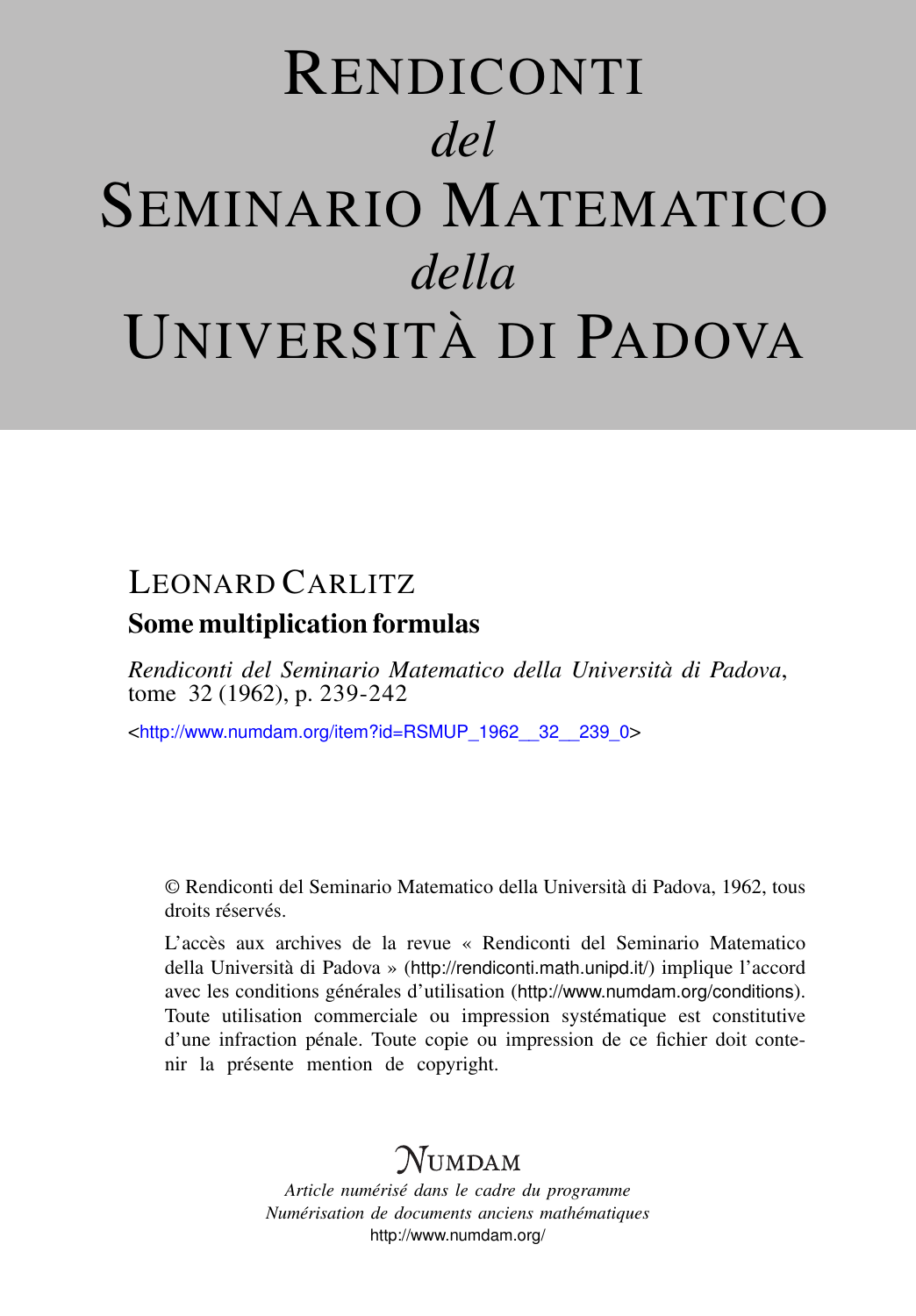#### SOME MULTIPLICATION FORMULAS

Nota  $(*)$  di LEONARD CARLITZ (a Durham) $(*)$ 

Some years ago Rainville [5] proved the formula

$$
(1) \qquad \left(\frac{\sin \beta}{\sin \alpha}\right)^n P_n(\cos \alpha) = \sum_{r=0}^n {n \choose r} \left(\frac{\sin (\beta - \alpha)}{\sin \alpha}\right)^r P_{n-r}(\cos \beta) ,
$$

where  $P_n(x)$  is the Legendre polynomial. The writer [1] showed that

$$
(2)\left(\frac{\sin \beta}{\sin \alpha}\right)^n C^{\lambda}_{\kappa}(\cos \alpha) = \sum_{r=0}^n {2\lambda + n - 1 \choose r} \left(\frac{\sin (\beta - \alpha)}{\sin \alpha}\right)^r C^{\lambda}_{n-r}(\cos \beta) ,
$$

where  $C_{\rm s}^{\lambda}(x)$  is the ultraspherical polynomial defined by

$$
(1 - 2xz + z^2)^{-\lambda} = \sum_{n=0}^{\infty} C_n^{\lambda}(x)z^n.
$$

For  $\lambda = 1/2$ , (2) reduces to (1).

Chatterjea [2] has recently proved the following formulas:

 $(\cot \alpha \sin \beta)^n \Phi_n(x \tan \alpha) =$  $(3)$ 

$$
= \sum_{r=0}^n \binom{n}{r} \left(\frac{\sin(\beta-\alpha)}{\sin\alpha}\right)^r (\cos\beta)^{n-r} \Phi_{n-r}(x \cot\alpha\tan\beta)\,,
$$

where  $\Phi_n(x)$  is defined by

<sup>(\*)</sup> Pervenuta in redazione il 3 dicembre 1961.

Indirizzo dell'A.: Department of Mathematics, Duke University, Durham, North Carolina (U.S.A.).

<sup>(\*\*)</sup> Supported in part by National Science Foundation grant G 16485.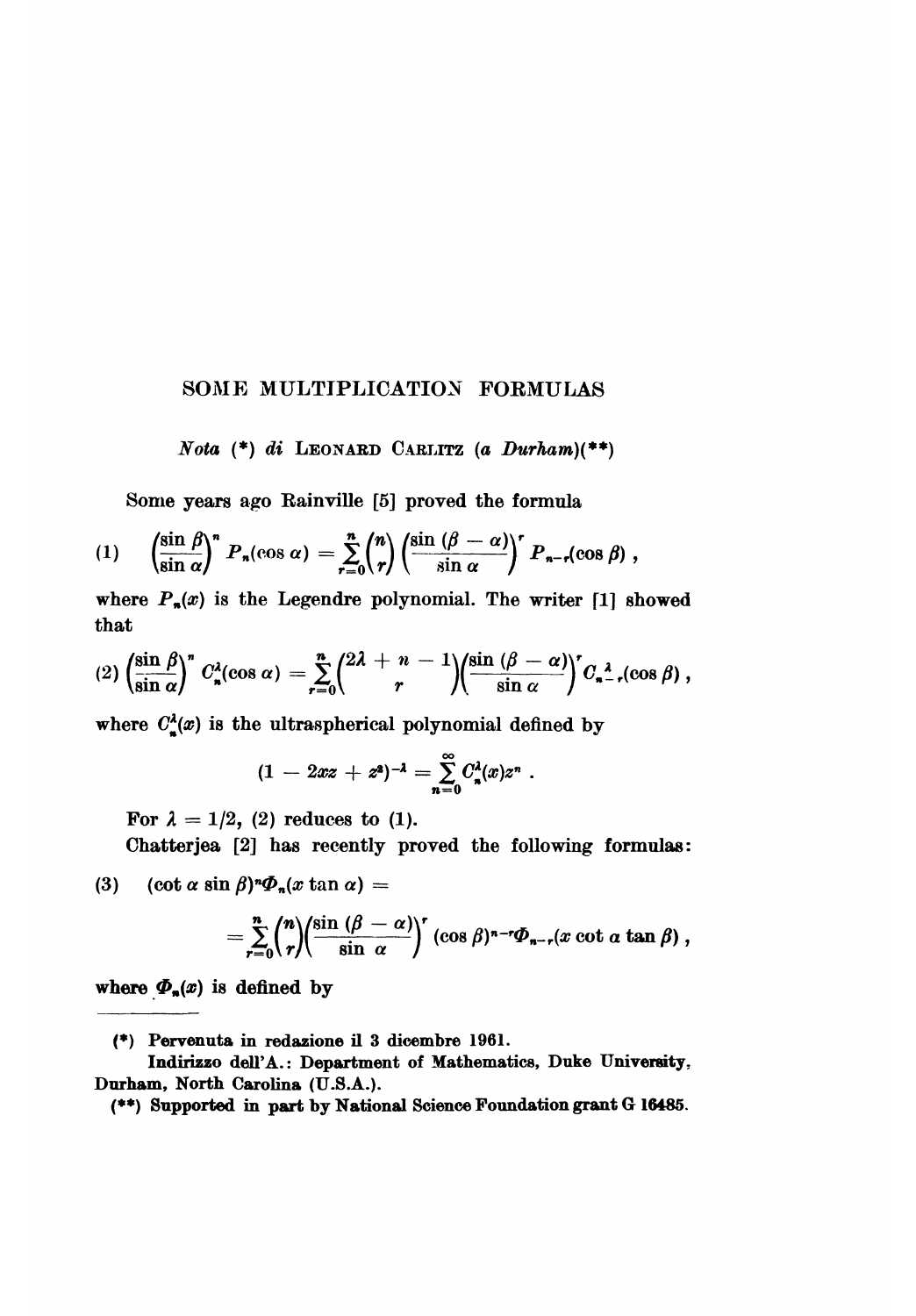LEONARD CARLITZ

$$
e^tI_0(xt)=\sum_{n=0}^\infty \Phi_n(x)\,\frac{t^n}{n\,!}\,,
$$

and

(4) 
$$
(\cot \alpha \sin \beta)^n L_n(\tan \alpha)
$$

$$
= \sum_{r=0}^n \binom{n}{r} \left(\frac{(\sin (\beta - \alpha))}{\sin \alpha}\right)^r (\cos \beta)^{n-r} L_{n-r}(\tan \beta) ,
$$

where  $L_n(x)$  is the Laguerre polynomial.

These results and in particular (3) suggest the consideration of the functional equation

(5) 
$$
(\cot \alpha \sin \beta)^n f_n(x \tan \alpha)
$$

$$
= \sum_{r=0}^n \binom{n}{r} \left(\frac{\sin (\beta - \alpha)}{\sin \alpha}\right)^r (\cos \beta)^{n-r} f_n(x \tan \beta).
$$

If we take  $\beta = \pi/4$  it is easily verified that (5) reduces to

$$
(\cot \alpha)^n f_n(x \tan \alpha) = \sum_{r=0}^n {n \choose r} \left( \frac{\cos \alpha - \sin \alpha}{\sin \alpha} \right)^r f_n(x) .
$$

For  $\lambda = \tan \alpha$  this becomes

(6) 
$$
f_n(\lambda x) = \sum_{r=0}^n {n \choose r} (1-\lambda)^r \lambda^{n-r} f_{n-r}(x).
$$

For  $x = 1$ , (6) becomes

(7) 
$$
f_n(\lambda) = \sum_{r=0}^n \binom{n}{r} (1-\lambda)^r \lambda^{n-r} c_{n-r},
$$

where

(8) 
$$
c_r = f_r(1)
$$
  $(r = 0, 1, 2, ...).$ 

Conversely if  $f_n(\lambda)$  is defined by (7), where the c, are arbitrary ..constants, it is easily verified that (6) holds. Indeed we have

$$
f_n(\lambda x) = \sum_{r=0}^n \binom{n}{r} \left[1-\lambda + \lambda(1-x)\right]^r (\lambda x)^{n-r} c_{n-r}
$$

240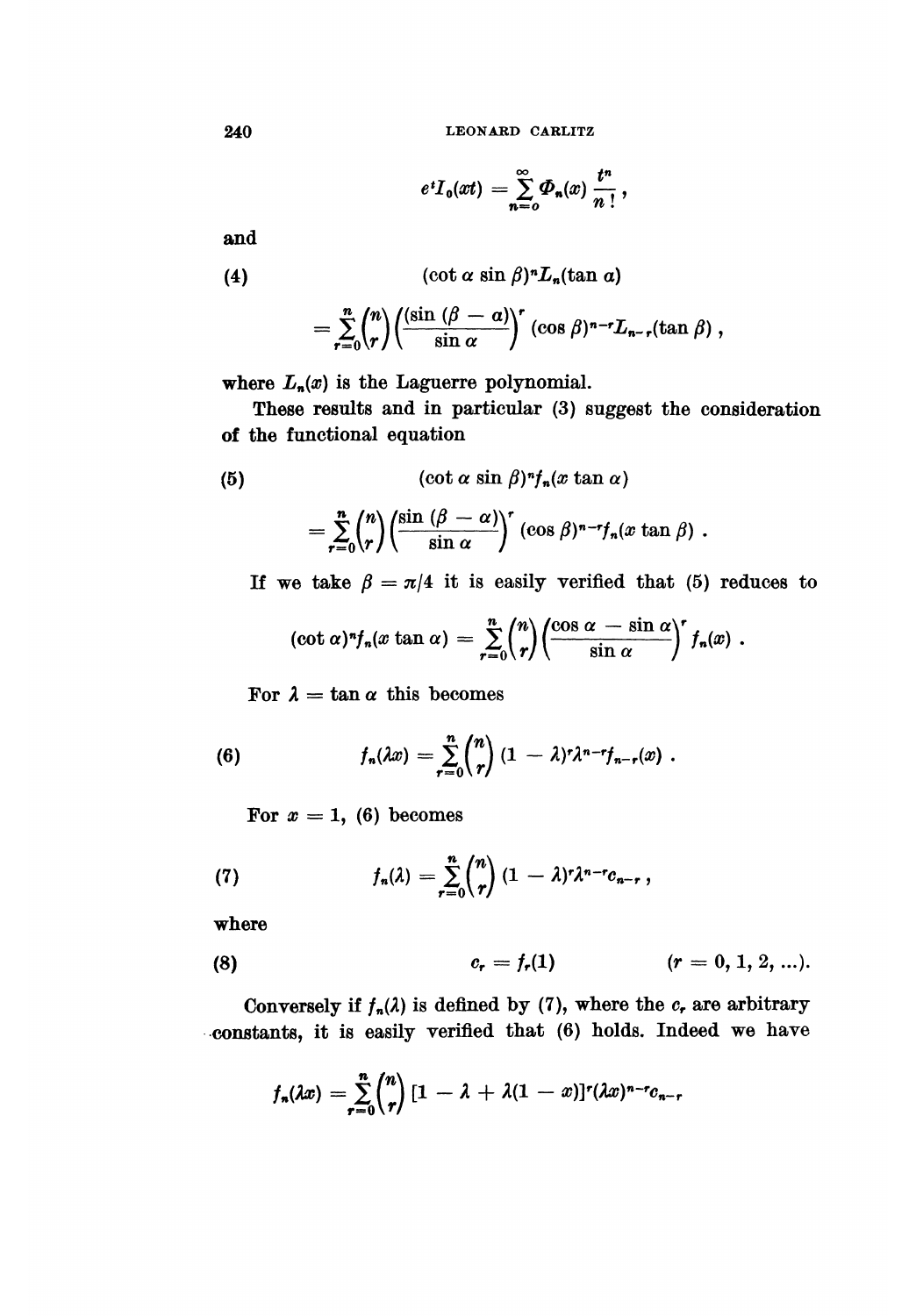$$
= \sum_{r=0}^{n} {n \choose r} (\lambda x)^{n-r} \sum_{s=0}^{r} {r \choose s} (1-\lambda)^{s} \lambda^{r-s} (1-x)^{r-s} C_{n-r}
$$
  

$$
= \sum_{s=0}^{n} {n \choose s} (1-\lambda)^{s} \lambda^{n-s} \sum_{r=s}^{n} {n-s \choose r-s} (1-x)^{r-s} x^{n-r} C_{n-r}
$$
  

$$
= \sum_{s=0}^{n} {n \choose s} (1-\lambda)^{s} \lambda^{n-s} f_{n-s}(x).
$$

We see therefore that (6) is equivalent to (7) and that the general solution of  $(6)$  is given by  $(7)$  with arbitrary  $c_r$ . Moreover it follows from (6) with x replaced by  $\mu x$  and  $\lambda$  replaced by  $\lambda/\mu$  that

$$
f_n(\lambda x) = \sum_{r=0}^n {n \choose r} \left(1 - \frac{\lambda}{\mu}\right)^r \left(\frac{\lambda}{\mu}\right)^{n-r} f_{n-r}(\mu x),
$$
  

$$
\mu^n f_n(\lambda x) = \sum_{r=0}^n {n \choose r} (\mu - \lambda)^r \lambda^{n-r} f_{n-r}(\mu x).
$$

If mow take  $\lambda = \tan \alpha$ ,  $\mu = \tan \beta$  we get (5). Thus (5) is equivalent to (7).

We recall that Feldheim [3] has proved that the Laguerre polynomials  $L_{\bullet}^{(\alpha)}(x)$  are the only orthogonal polynomials with a multiplacation theorem of the form

$$
\lambda^n f_n(x/\lambda) = \sum_{r=0}^n A_{nr}(\lambda - 1)^{n-r} f_n(x) .
$$

It may be of interest to note that (7) implies

$$
\sum_{n=0}^{\infty} f_n(x) \frac{z^n}{n!} = e^{(1-x)z} \sum_{n=0}^{\infty} c_n \frac{(xz)^n}{n!}
$$

 $\ddot{\phantom{a}}$ 

or, if we prefer,

(9) 
$$
\sum_{n=0}^{\infty} f_n(x) \frac{z^n}{n!} = e^x \sum_{n=0}^{\infty} d_n \frac{(xz)^n}{n!}
$$

with

(10) 
$$
d_n = \sum_{s=0}^n (-1)^{n-s} {n \choose s} c_s = (c-1)^n,
$$

16

 $\ddot{\phantom{0}}$